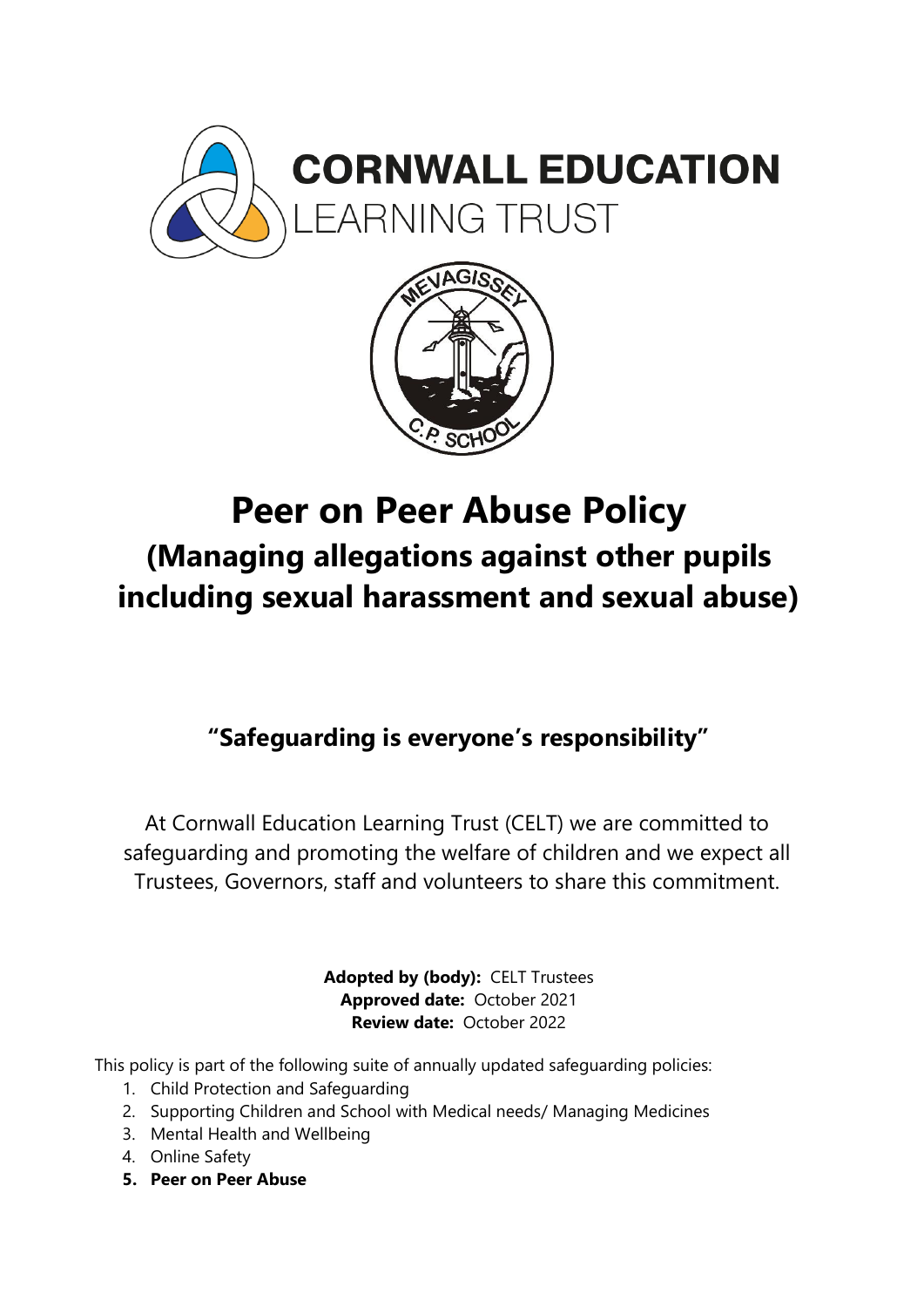- 6. Attendance
- 7. Staff Code of Conduct
- 8. Whistleblowing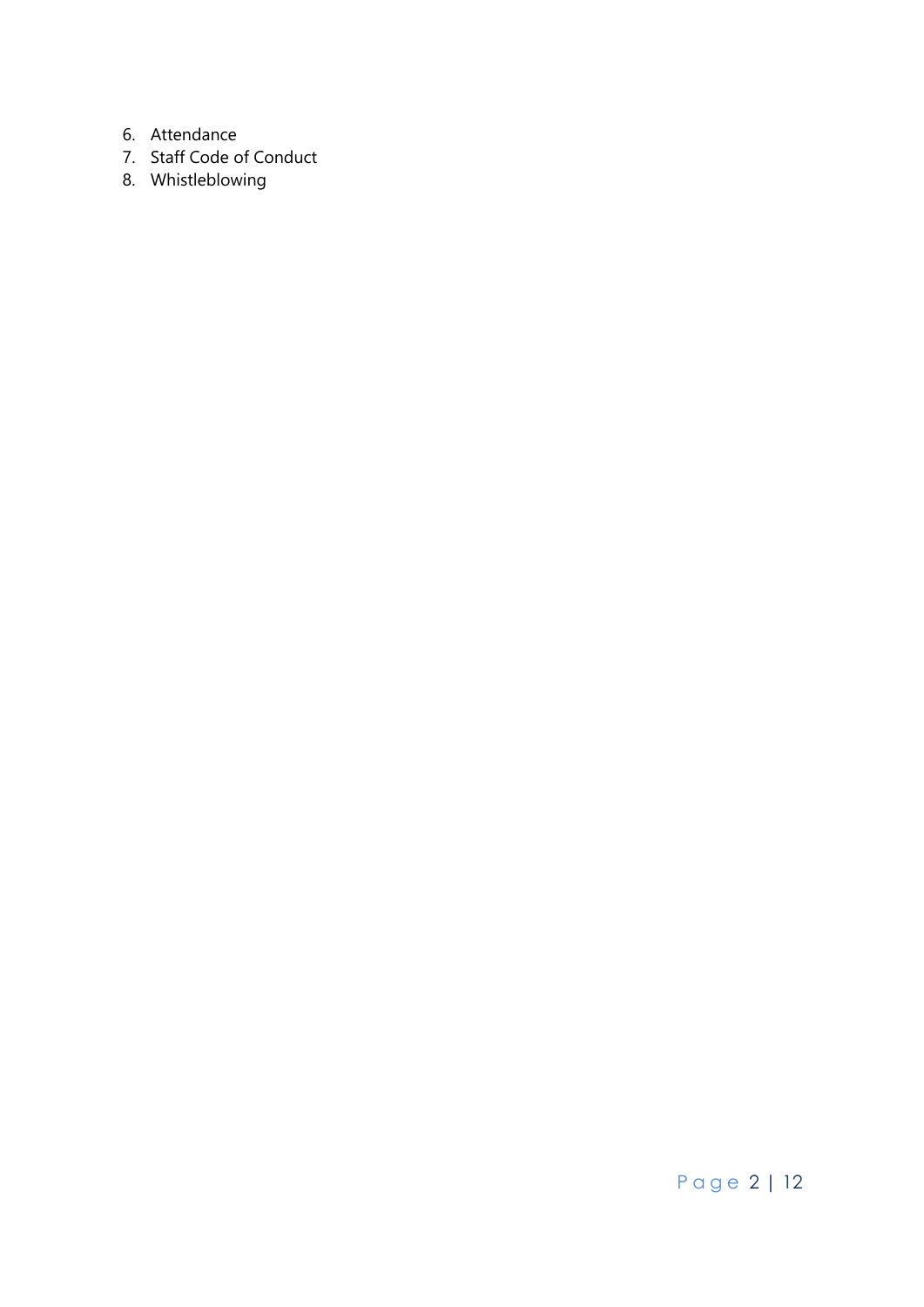## Contents

| Bullying (including cyber bullying, prejudice based and discriminatory bullying) 6    |  |
|---------------------------------------------------------------------------------------|--|
|                                                                                       |  |
|                                                                                       |  |
|                                                                                       |  |
|                                                                                       |  |
| Child sexual violence and sexual harassment between Children in Schools and Colleges7 |  |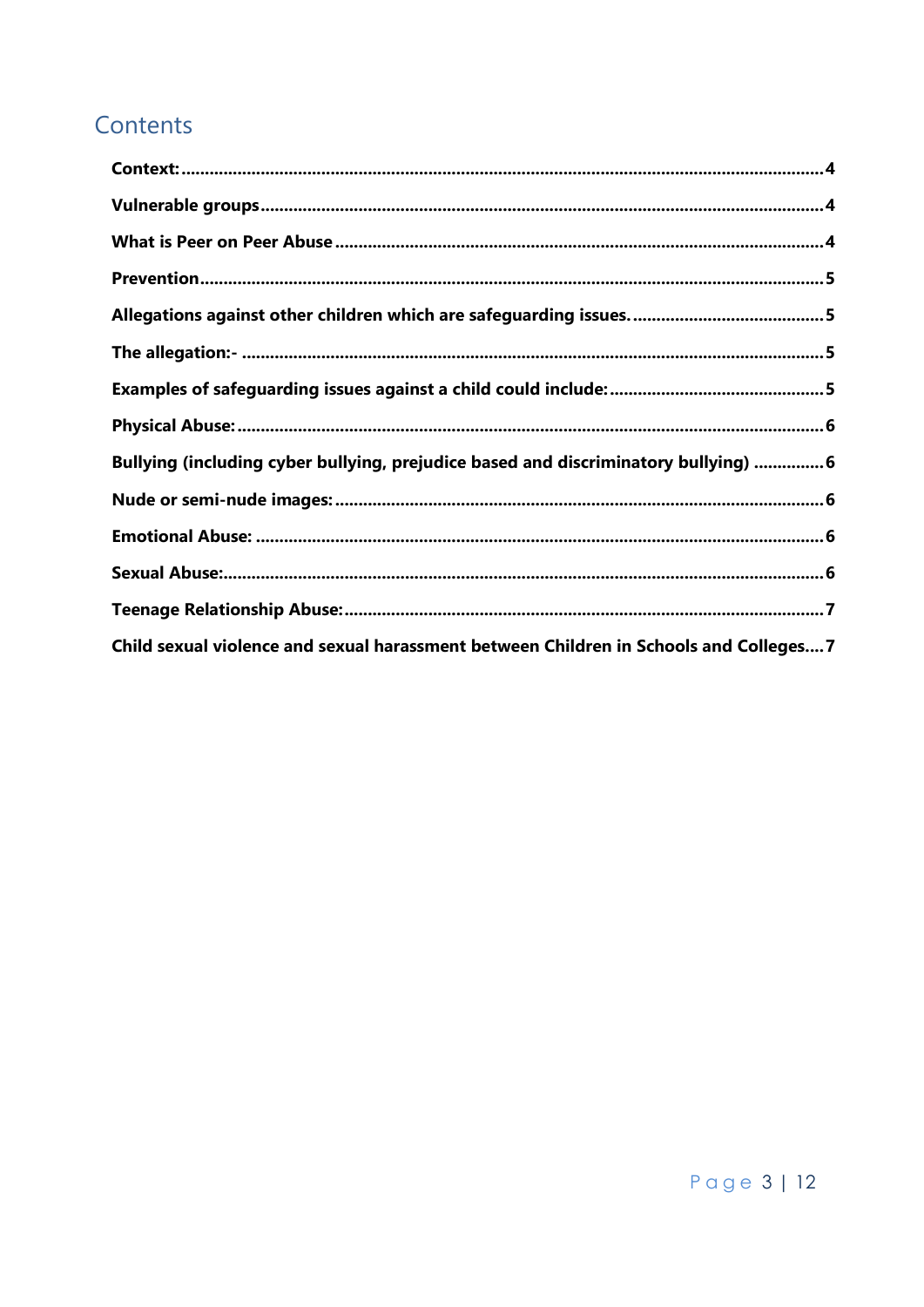#### <span id="page-3-0"></span>**Context:**

At CELT we believe that all children have a right to attend school and learn in a safe environment. Children should be free from harm by adults in the school and other children. All behaviour takes place on a spectrum. Understanding where a child's behaviour falls on a spectrum is essential to being able to respond appropriately to it. In this policy we recognise the importance of distinguishing between problematic and abusive.

Peer on peer abuse can happen both inside and outside of school and online. We have a responsibility to consider peer on peer abuse in all contexts and ensure we record factual information of incidents reported to us from outside of school. This information may then be included in any referral or passing on of information to partner agencies.

We recognise that children are capable of abusing other children and their peers and this will be dealt with under our child protection policy and in line with KCSiE (2021) and following recommendations from the Sexual Violence and Sexual Harassment between Children in Schools and Colleges guidance (DfE 2021). We are clear that sexual violence and sexual harassment is not acceptable, will never be tolerated and is not an inevitable part of growing up.

#### <span id="page-3-1"></span>**Vulnerable groups**

We recognise that all children can be at risk however we acknowledge that some groups are more vulnerable. These can include: experience of abuse within their family; living with domestic violence; young people in care; children who go missing; children with additional needs (SEN and/or disabilities); children who identify or are perceived as LGBT and/or have other protected characteristics under the Equalities Act 2010. Whilst research tells us it is girls who are more frequently identified as being abused by their peers and girls are more likely to experience unwanted sexual harassment in schools, this is not confined to girls. Boys are less likely to report intimate relationship abuse and may display other behaviour such as antisocial behaviour. Boys report high levels of victimisation in areas where they are affected by gangs. We recognise that both boys and girls experience peer on peer abuse, but they do so in gendered ways.

#### <span id="page-3-2"></span>**What is Peer on Peer Abuse**

Peer on peer abuse occurs when a young person is exploited, bullied and /or harmed by their peers who are the same or a similar age; everyone directly involved with peer on peer abuse is under the age of 18 which defines the legal definition for a child in England.

There is no clear boundary between incidents that should be regarded as abusive and incidents that are more properly dealt with as bullying, sexual experimentation etc. This is a matter of professional judgement. If one child causes harm to another, this should not necessarily be dealt with as abuse: bullying, fighting and harassment between children are not generally seen as child protection issues. However, it may be appropriate to regard a child's behaviour as abusive if:

- There is a large difference in power (for example age, size, ability, development) between the children concerned; or
- The perpetrator has repeatedly tried to harm one or more other children; or
- There are concerns about the intention of the alleged child. If the evidence suggests that there was an intention to cause severe harm to the victim or to exploit them, this should be regarded as abusive whether or not severe harm was actually caused.

Reports of sexual violence and sexual harassment are extremely complex to manage. It is essential that victims are protected, offered appropriate support and every effort is made to ensure their education is not disrupted. It is also important that other children, and school staff are supported and protected as appropriate.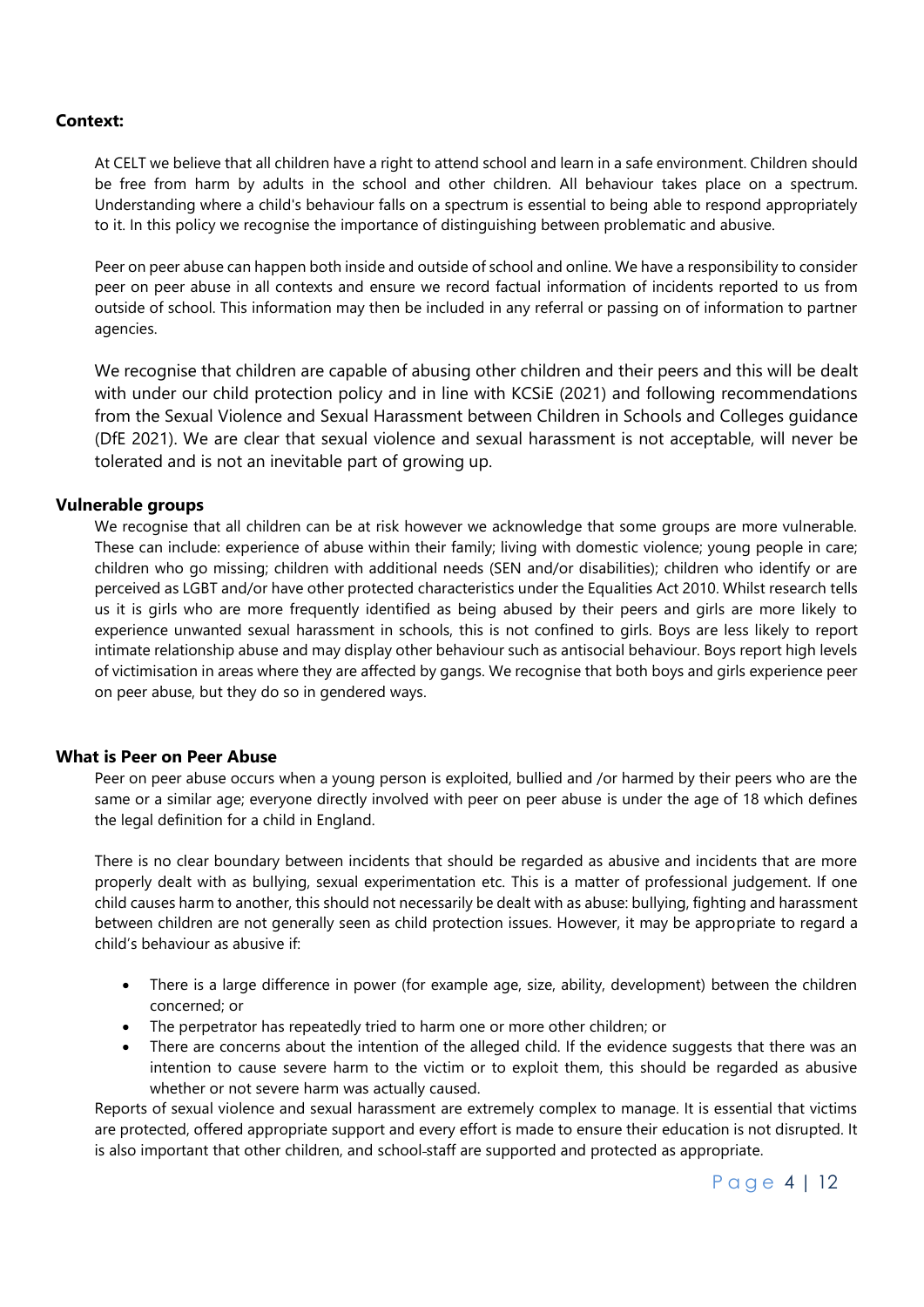#### <span id="page-4-0"></span>**Prevention**

We will minimise the risk of peer on peer/child on child abuse by (ref. P18/para 38 'the role of education in prevention from 'Sexual Violence and Harassment between Children in Schools DFE 2021') As a school we will minimise the risk of allegations against other children by:-

- Having a zero tolerance approach to abuse. Sexual harassment should never be passed off as "banter", "just having a laugh","part of growing up", or "boys being boys" as this can lead to a culture of unacceptable behaviours and create an unsafe environment for children.
- Providing a developmentally appropriate PSHE and RSHE curriculum which develops children's understanding of acceptable behaviour and keeping themselves safe.
- Having a robust online safety programme which develops children's knowledge, understanding and skills, to ensure personal safety and self-protection when using the internet and social networking.
- Having robust monitoring and filtering systems in place to ensure children are safe and act appropriately when using information technology in school.
- Having systems in place for any child to raise concerns with staff, knowing that they will be listened to, believed and valued.
- Delivering targeted work on assertiveness and keeping safe to those children identified as being at risk.
- Developing robust risk assessments & providing targeted work for pupils identified as being a potential risk to other children.
- We will ensure that there are clear and consistent boundaries to what is considered to be acceptable behaviour and children will understand the consequences of unacceptable behaviour or language.
- The school will ensure that parents have a clear understanding of behaviours and language that are not acceptable within school.

#### <span id="page-4-1"></span>**Allegations against other children which are safeguarding issues.**

Occasionally, allegations may be made against children by other children in the school, which are of a safeguarding nature. Safeguarding issues raised in this way may include physical abuse, emotional abuse, sexual abuse, teenage relationship abuse and sexual exploitation, bullying, cyber bullying, the taking and sharing of nude and semi-nude images, sexual violence or sexual harassment. It should be considered as a safeguarding allegation against a child if some of the following features are present.

<span id="page-4-2"></span>The allegation:-

- Is made against an older child and refers to their behaviour towards a younger child or a more vulnerable child
- Is of a serious nature, possibly including a criminal offence
- Raises risk factors for other children in the school
- Indicates that other children may have been affected by this child
- Indicates that children outside the school may be affected by this child.

<span id="page-4-3"></span>Examples of safeguarding issues against a child could include: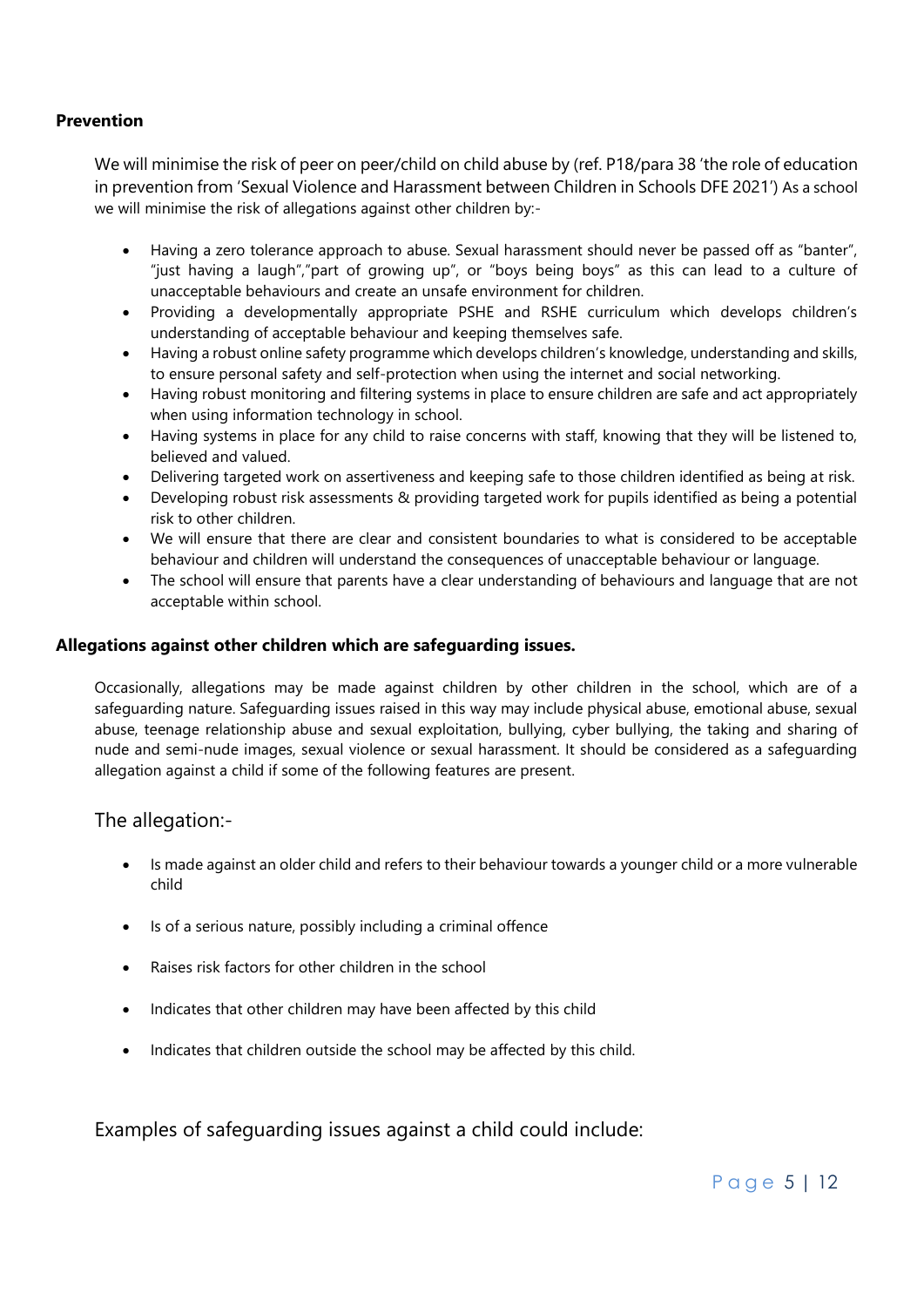<span id="page-5-0"></span>Physical Abuse: Physical abuse may include, hitting, kicking, nipping, shaking, biting, hair pulling, or otherwise causing physical harm to another person. There may be many reasons why a child harms another and it is important to understand why a child has engaged in such behaviour, including accidentally, before considering the action or sanctions to be undertaken.

<span id="page-5-1"></span>Bullying (including cyber bullying, prejudice based and discriminatory bullying)**:** Bullying is unwanted, aggressive behaviour among school aged children that involves a real or perceived power imbalance. The behaviour is repeated, or has the potential to be repeated, over time. Both children who are bullied and who bully others may have serious, lasting problems. In order to be considered bullying, the behaviour must be aggressive and include:

- An Imbalance of Power: Children who bully use their power—such as physical strength, access to embarrassing information, or popularity—to control or harm others. Power imbalances can change over time and in different situations, even if they involve the same people.
- Repetition: Bullying behaviours happen more than once or have the potential to happen more than once. Bullying includes actions such as making threats, spreading rumours, attacking someone physically or verbally or for a particular reason e. g. size, hair colour, race, gender, sexual orientation, and excluding someone from a group on purpose.

<span id="page-5-2"></span>Nude or semi-nude images: This is when someone sends or receives a sexually explicit text, image or video. This includes sending 'nude pics', 'rude pics' or 'nude selfies'. Pressuring someone into sending a nude picture can happen in any relationship and to anyone, regardless of their age, gender or sexual preference. However, once the image is taken and sent, the sender has lost control of the image and these images could end up anywhere. By having in their possession, or distributing, indecent images of a person under 18 on to someone else, young people are not even aware that they could be breaking the law as stated as these are offences under the Sexual Offences Act 2003.

The UKCIS Education Group has published Sharing nudes and semi-nudes: advice for education settings working [with children.](https://www.gov.uk/government/publications/sharing-nudes-and-semi-nudes-advice-for-education-settings-working-with-children-and-young-people/sharing-nudes-and-semi-nudes-advice-for-education-settings-working-with-children-and-young-people) Consensual image sharing, especially between older children of the same age, may require a different response. It might not be abusive but children still need to know it is illegal, whilst non-consensual is illegal and abusive. UKCIS provides detailed advice about sharing of nude and semi-nude images and videos.

**'**Upskirting': is a criminal offence – it is defined in Keeping Children Safe in Education 2021 as 'taking a picture under a person's clothing without them knowing, with the intention of viewing their genitals or buttocks to obtain sexual gratification, or cause the victim humiliation, distress or alarm.

<span id="page-5-3"></span>Emotional Abuse: Can include blackmail or extortion and may also include threats and intimidation. This harmful behaviour can have a significant impact on the mental health and emotional well-being of the victim and can lead to self-harm.

<span id="page-5-4"></span>Sexual Abuse: Sexually harmful behaviour from children is not always contrived or with the intent to harm others. It exists on a wide continuum, from normal and developmentally expected to inappropriate, problematic, abusive and violent. Problematic, abusive and violent sexual behaviour is developmentally inappropriate and may cause developmental damage. There may be many reasons why a child engages in sexually harmful behaviour and it may be just as distressing to the child who instigates it as well as the child it is intended towards. Sexually harmful behaviour may range from inappropriate sexual language, inappropriate role play, to sexually touching another or sexual assault/abuse. It can also include indecent exposure, indecent touching /serious sexual assaults or forcing others to watch pornography or take part in sexting.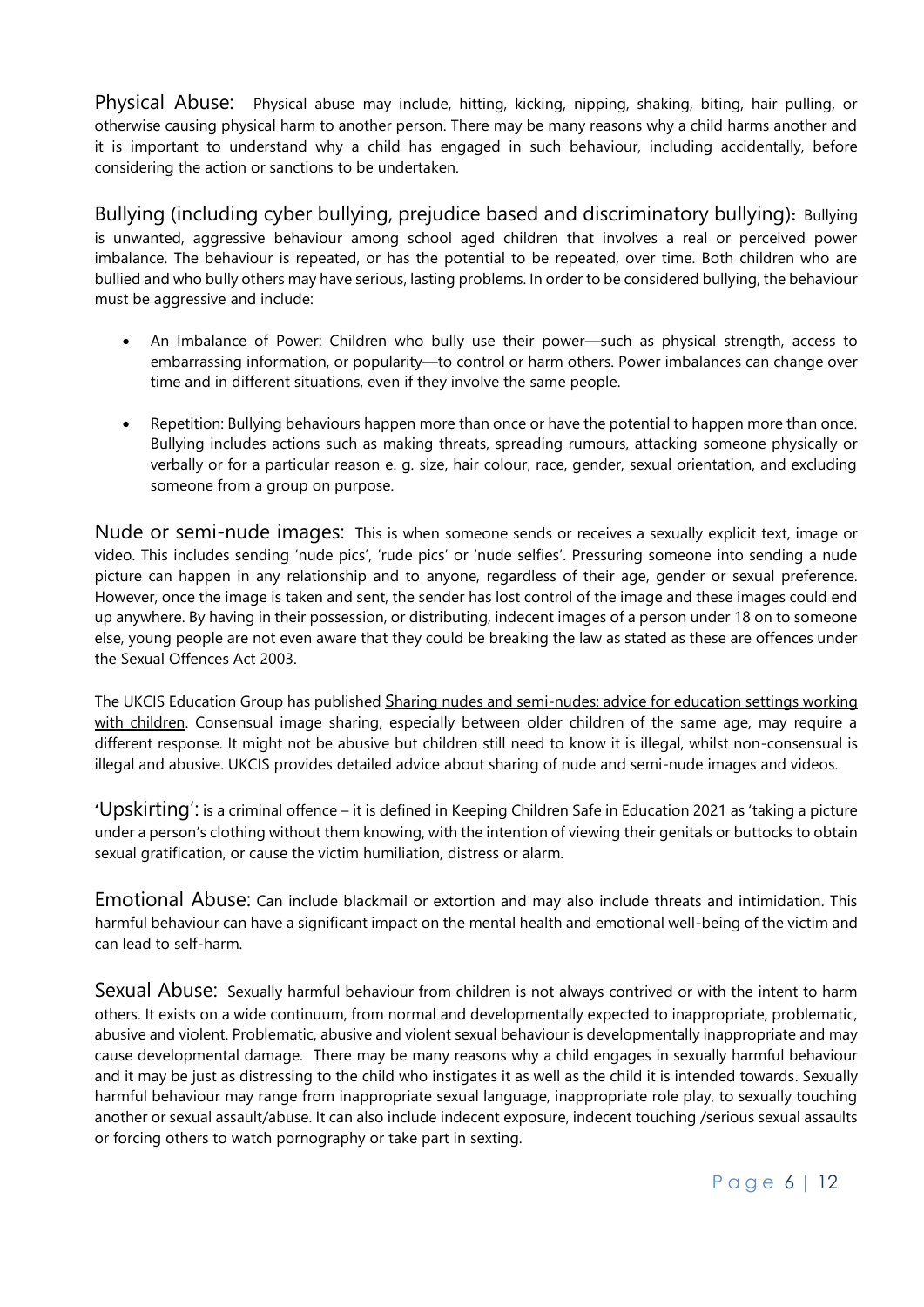<span id="page-6-0"></span>Teenage Relationship Abuse: Teenage relationship abuse is defined as a pattern of actual or threatened acts of physical, sexual, and/or emotional abuse, perpetrated by an adolescent (between the ages of 13 and 18) against a current or former partner. Abuse may include insults, coercion, social sabotage, sexual harassment, threats and/or acts of physical or sexual abuse. The abusive teen uses this pattern of violent and coercive behaviour, in a heterosexual or same gender relationship, in order to gain power and maintain control over the partner.

Sexual Exploitation: This can include encouraging other children to engage in inappropriate sexual behaviour or grooming and recruiting members of the peer group into being sexually exploited by other children or adults. It can also include photographing or videoing other children performing indecent acts.

### <span id="page-6-1"></span>Child sexual violence and sexual harassment between Children in Schools and Colleges.

Sexual violence and sexual harassment can occur between two children of any age and sex. It can also occur through a group of children sexually assaulting or sexually harassing a single child or group of children. We should assume it is happening in our school.

Sexual harassment refers to 'unwanted conduct of a sexual nature' that can occur online as well as off line. Children's sexual behaviour exists on a continuum, from normal and developmentally expected to inappropriate, problematic, abuse and violent. When considering harmful sexual behaviours, it is very important to consider the age and stage of development of the individual child.

Children who are victims of sexual violence and sexual harassment will likely find the experience stressful and distressing. This is likely to adversely affect their educational attainment. Sexual violence and sexual harassment exist on a continuum and may overlap, they can occur online and offline (both physically and verbally) and are never acceptable.

It is important that all victims are taken seriously and offered appropriate support. Examples of what would constitute sexual violence and sexual harassment can be found on pages 11 and 12 of Sexual violence and sexual harassment between children in schools and colleges.

Any form of sexual violence and harassment should not be passed off as 'banter' or 'part of growing up' or a bit of fun' and must always be taken seriously. Evidence shows that girls, children with special educational needs and disabilities (SEND) and LGBT children are at greater risk.

All incidents of sexual harassment of a child as well as sexual abuse **must be recorded via CPOMS.** DSL team will review and analyse these incidents termly.

#### **Consent**

Consent is about having the freedom and capacity to choose. It is important to know that:

- A child under the age of 13 can never consent to any sexual activity;
- The age of consent is 16;
- Sexual intercourse without consent is rape.

It is also important to differentiate between consensual sexual activity between children of a similar age and that which involves any power imbalance, coercion or exploitation.

Due to their additional training, the Designated Safeguarding Lead should be involved and leading the school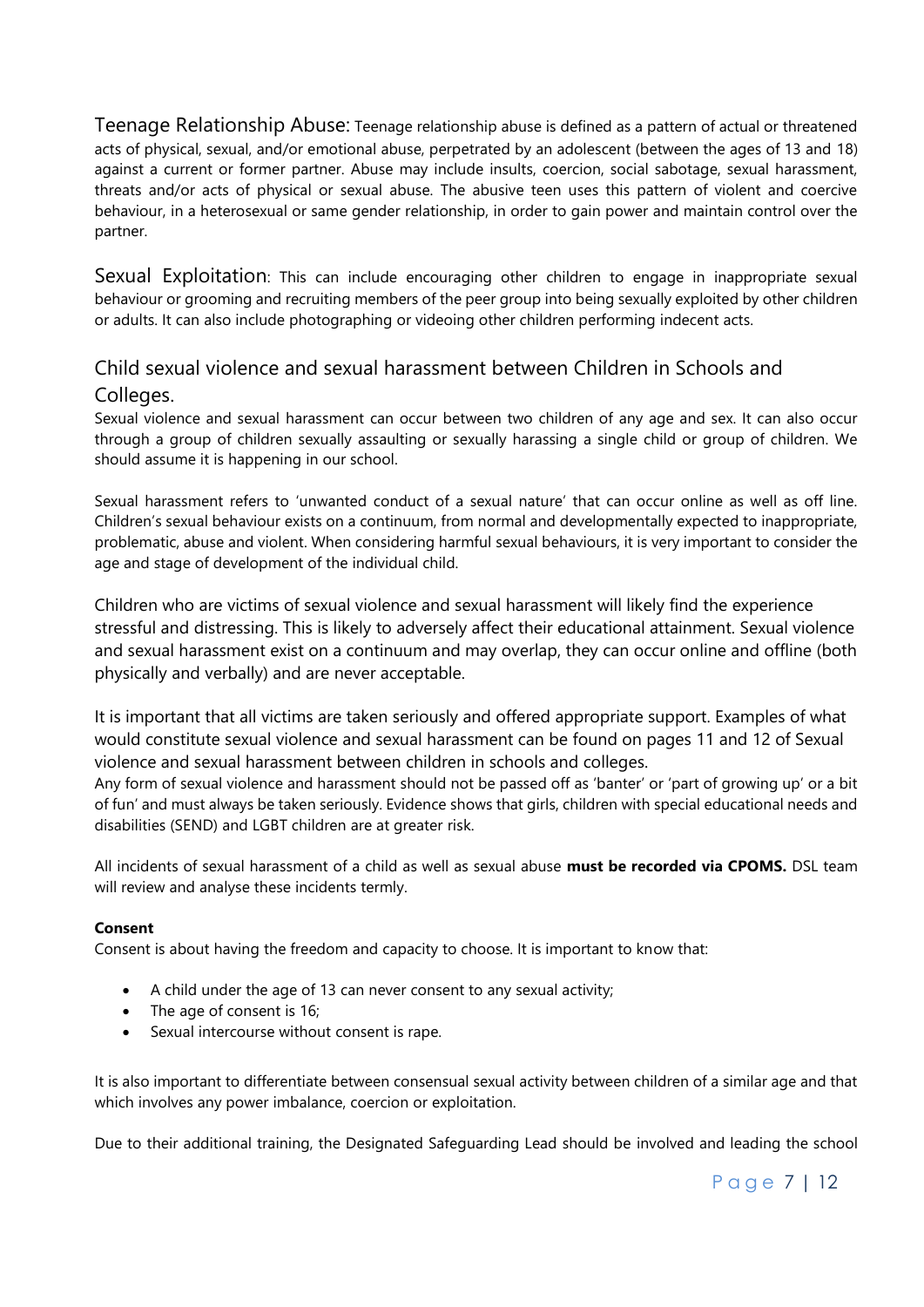response. If in any doubt, they should seek expert advice.

#### **Procedure for Dealing with Allegations of Peer on Peer Abuse**

When an allegation is made by a child against another child, members of staff should consider whether the complaint raises a safeguarding concern.

All children should feel confident to report peer on peer abuse. Reporting systems should be made clear to children, well promoted and easily accessible. They need to feel confident that their concerns will be taken seriously.

If there is a safeguarding concern the Designated Safeguarding Lead (DSL) should be informed. **IF YOU ARE AT ALL IN DOUBT YOU SHOULD DISCUSS IT WITH YOUR DSL.**

A factual record should be made of the allegation, but no attempt at this stage should be made to investigate the circumstances. The Designated Safeguarding Lead should contact the MARU to discuss the case.

The Designated Safeguarding Lead will follow through the outcomes of the discussion and make a referral where appropriate. If the allegation indicates that a potential criminal offence has taken place, the police will become involved.

Parents, of both the child/ren being complained about and the alleged victim/s, should be informed and kept updated on the progress of the referral.

The Designated Safeguarding Lead will make a record of the concern, the discussion and any outcome on CPOMS.

If the allegation highlights a potential risk to the school and the child, the school will follow the school's behaviour policy and procedures and take appropriate action.

In situations where the school considers a safeguarding risk is present, a risk assessment should be prepared along with a preventative, supervision plan. The plan should be monitored and a date set for a follow-up evaluation with everyone concerned.

Best practice in relation to record keeping and confidentiality should be adhered to at all times.

If the child has disclosed any potential harm staff need to ensure the principles and best practice of dealing with a disclosure of abuse are followed.

#### **Considering confidentiality and anonymity**

The victim may ask the school not to tell anyone about the sexual violence or sexual harassment. There are no easy or definitive answers when a victim makes this request. If the victim does not give consent to share information, staff may still lawfully share it, if it can be justified to be in the public interest, for example, to protect children from harm and to promote the welfare of children.

The designated safeguarding lead (or a deputy) should consider the following:

- parents or carers should normally be informed (unless this would put the victim at greater risk);
- the basic safeguarding principle is: if a child is at risk of harm, is in immediate danger, or has

P a g e 8 | 12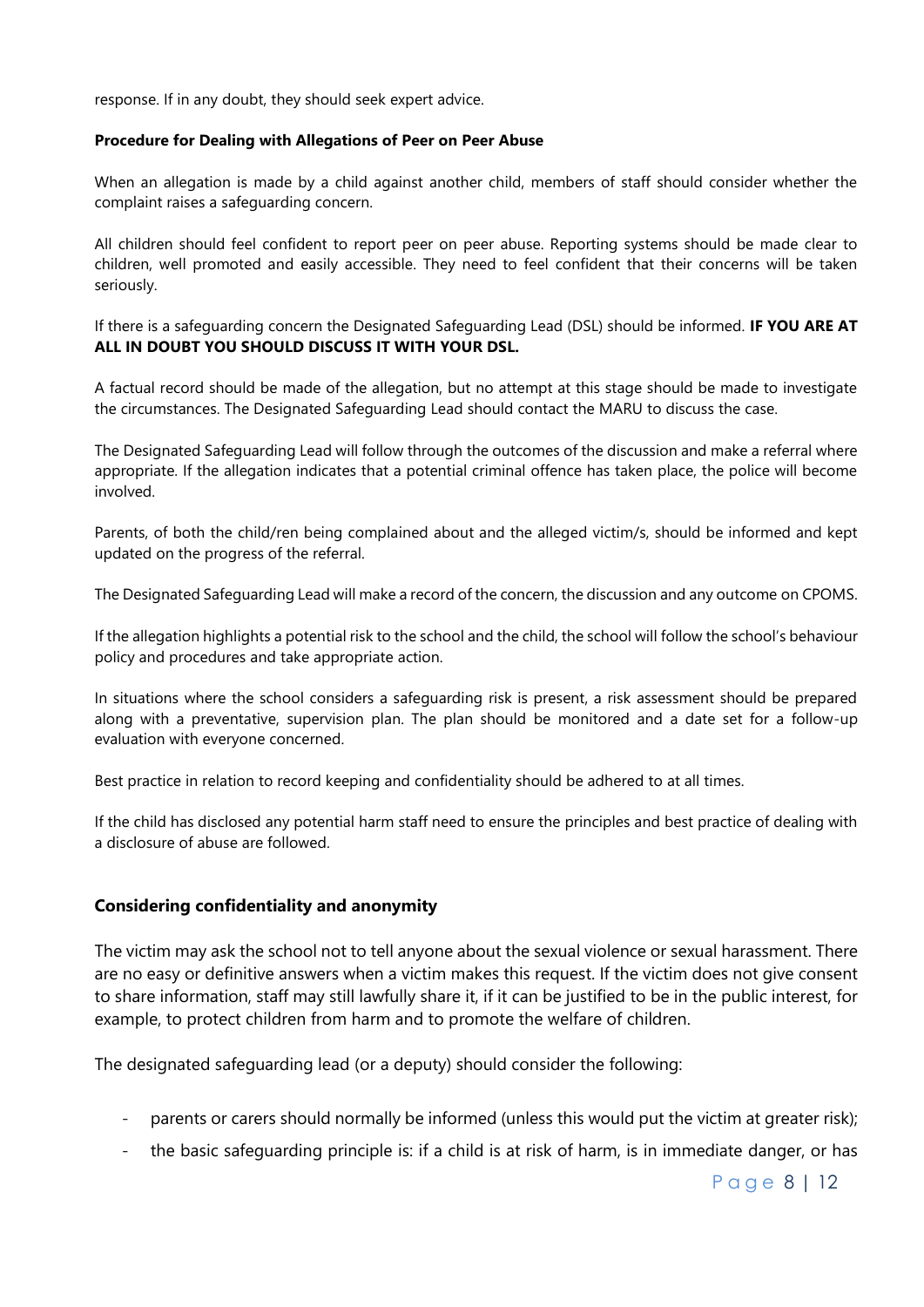been harmed, a referral should be made to children's social care; and

rape, assault by penetration and sexual assaults are crimes. Where a report of rape, assault by penetration or sexual assault is made, this should be referred to the police.

Whilst the age of criminal responsibility is ten, if the alleged perpetrator is under ten, the starting principle of referring to the police remains. The police will take a welfare, rather than a criminal justice approach, in these cases. Ultimately, the designated safeguarding lead (or a deputy) will have to balance the victim's wishes against their duty to protect the victim and other children.

#### **Risk Assessment**

Where there has been a report of physical or sexual violence the Designated Safeguarding Lead should make an immediate risk and needs assessment.

If the allegation is of a verbal nature, then the need for a risk assessment should be decided on a case by case basis.

All decisions need to be carefully documented and these records kept securely by the Designated Safeguarding Lead.

The risk assessment will consider:

- The victim, especially their protection and support
- The alleged perpetrator, their support needs and any disciplinary action
- All other children at the school
- The victim and the alleged perpetrator sharing classes and space at school
- The risk assessment will be recorded and kept under review.

Where there has been other professional intervention and/or other specialist risk assessments, these professional assessments will be used to inform the school's approach to supporting and protecting pupils/young people.

#### Action:

The DSL will consider:

- The wishes of the victim
- The nature of the incident including whether a crime has been committed and the harm caused
- Ages of the children involved
- Developmental stages of the children
- Any power imbalance between the children
- Any previous incidents
- Ongoing risks
- Other related issues or wider context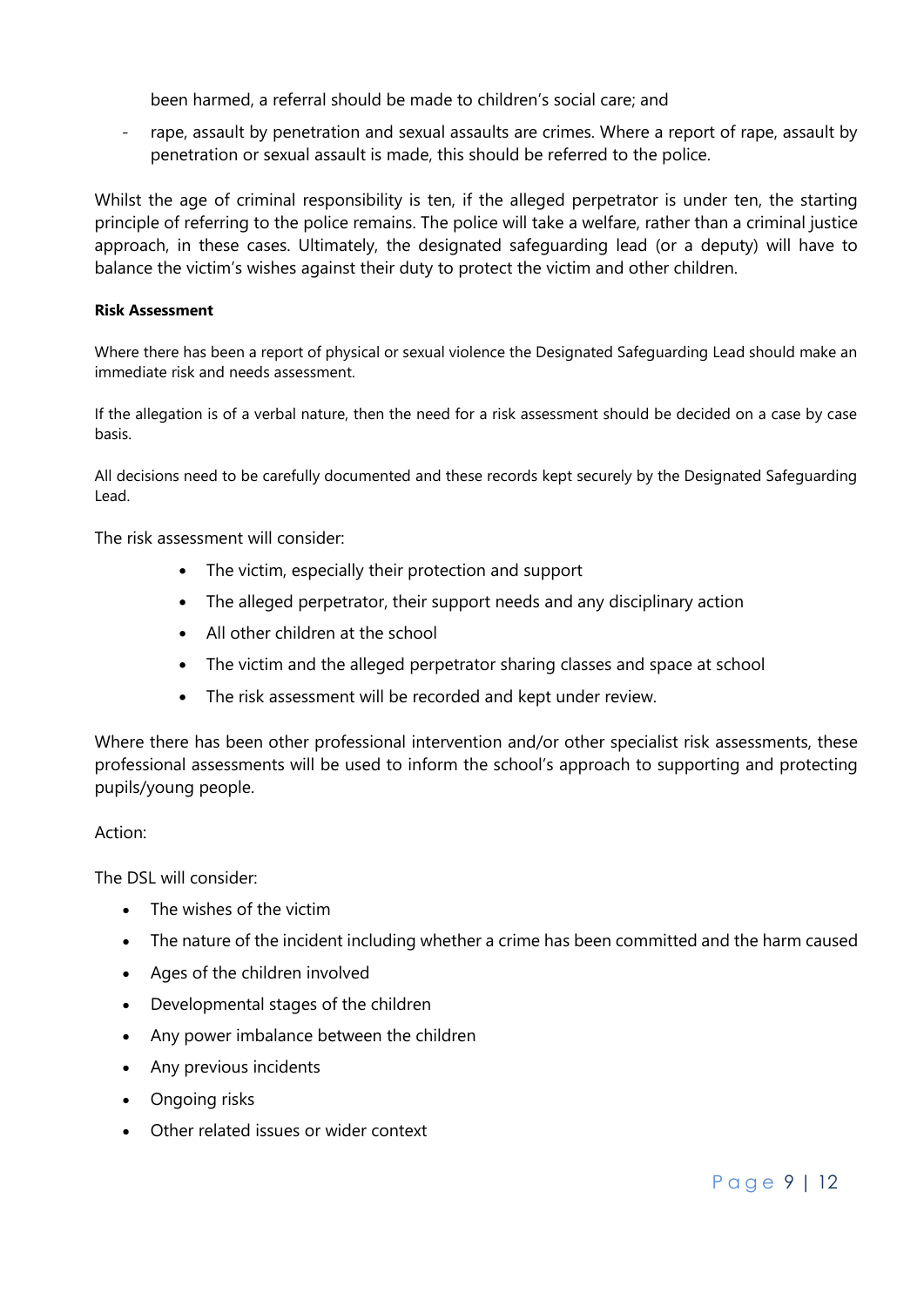Options:

- Manage internally
- Early Help intervention
- Refer to MARU
- Report to the police
- Recording Allegations of peer on peer abuse, sexual abuse and harassment will always be recorded electronically using the CPOMs systems.
- Incidents will be recorded and appropriate action undertaken.
- The number of incidents under each category will be reported to the LGB on a termly basis. Trends in data are analysed across the Trust and reported to the lead Trustee for safeguarding. Analysis will inform future staff CPD and support.

It is important to consider the wishes and feelings of the alleged victim, but these should not override any actions in relation to potential safeguarding risks to other children. The potential for ongoing risk of harm towards children and staff should be considered. Sensitivity however is key.

Other related issues and the wider context should be considered as part of the risk assessment

Consideration about how best to support and protect the alleged perpetrator will also be considered. Referrals where appropriate will be made to Early Help or Children's Social Care (MARU) through the Designated Safeguarding Lead.

If it is considered necessary to involve the police, this will be done in parallel with a referral to children's social care.

#### **Follow up Actions - children sharing a classroom:**

Whilst the school establishes the facts of the case and starts the process of liaising with children's social care and the police:

 We will consider how best to keep the victim and alleged perpetrator a reasonable distance apart on school premises and on transport to and from the school. This is likely to include removing the alleged perpetrator from any classes they share with the victim.

These actions are in the best interests of both children and should not be perceived to be a judgment on the guilt of the alleged perpetrator.

#### **Manage Internally**

In some cases, the Designated Safeguarding Lead may make the decision that this is a one-off incident with no significant harm to the child and deal with it internally. The behaviour and bullying policy may be referred to in these incidents. All decisions as well as the alleged incident should be clearly recorded.

#### **Support for Children**

The age and developmental stage of the alleged victim need to be considered and the risk of any further harm. It is likely that a power imbalance may have been created between the victim and the alleged perpetrator.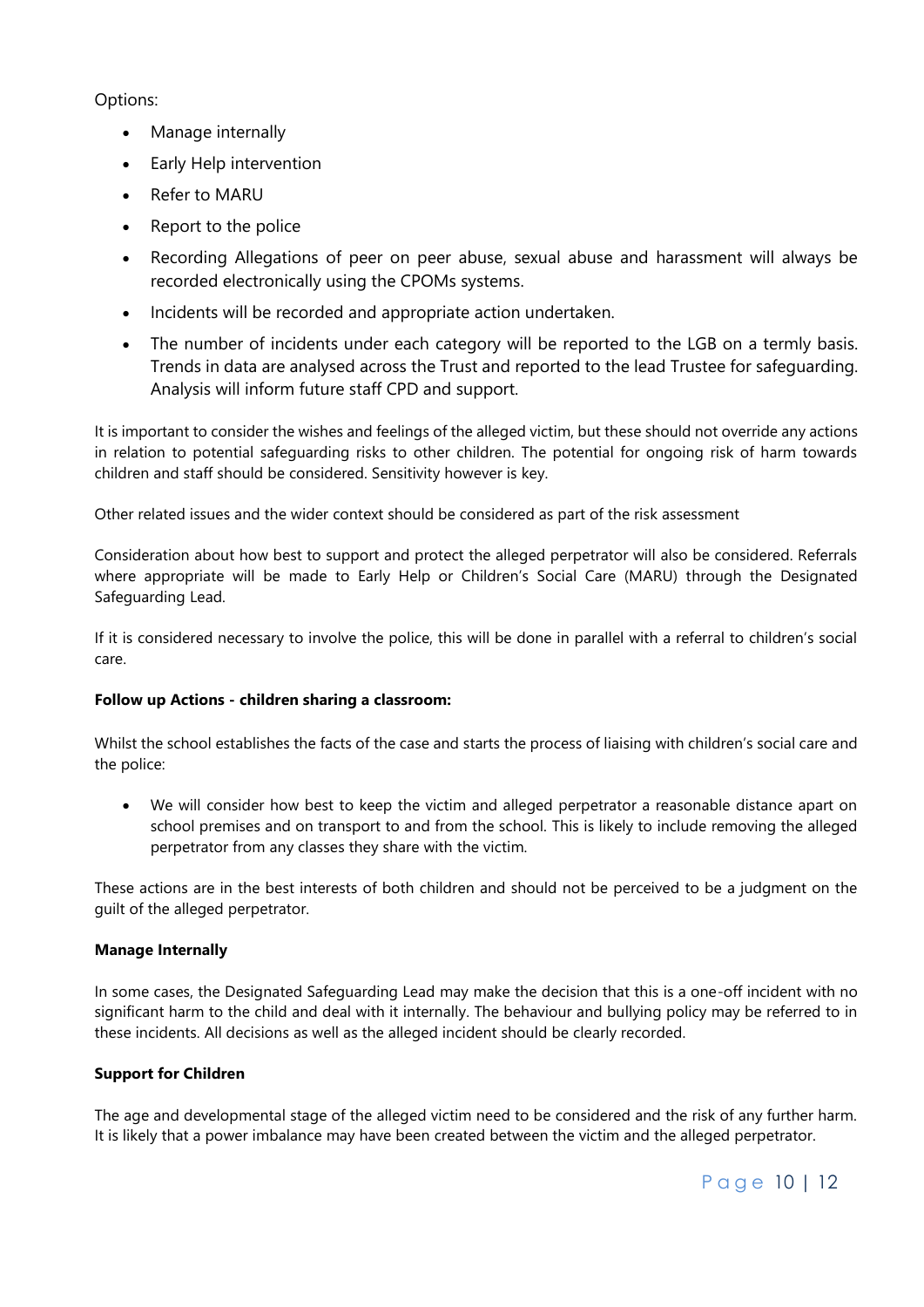Support for children can be available from a variety of agencies. We will support the victim of any sexual assault to remain in school but if they are unable to do so we will enable them to continue their education elsewhere. This decision will be made only at the request of the child and their family. If they are moved, we will ensure the new school is aware of the ongoing support they may need. The DSL will support this move.

If the offence is of a sexual nature there may be a criminal investigation and guidance about the schools' response to both the victim and the perpetrator would be considered in discussion with the local authority and police.

Where the alleged perpetrator is going to remain at the school, the principle would be to undertake a further risk assessment to consider whether there is a need to continue keeping the victim and perpetrator in separate classes and continue to consider the most appropriate way to manage potential contact on school premises and transport. The nature of the conviction or caution and wishes of the victim will be especially important in determining how to proceed in such cases.

#### **Recommended Resources**

This advice should not be read in isolation. It is important for schools and colleges to consider other relevant advice and guidance, including the following (which is not intended to be an exhaustive list), as part of their approach to protecting children from bullying and sexual harassment and sexual abuse.

Useful guidance/advice includes:

- [Keeping children safe in education](https://www.gov.uk/government/publications/keeping-children-safe-in-education--2) (statutory guidance for schools and colleges)
- [Sexual violence and sexual harassment between children in schools and colleges](https://www.gov.uk/government/publications/sexual-violence-and-sexual-harassment-between-children-in-schools-and-colleges) (guidance for schools)
- [Teaching about relationships sex and health](https://www.gov.uk/guidance/teaching-about-relationships-sex-and-health) (guidance for schools)
- [Relationship Education, Relationships and Sex Education and Health Education](https://www.gov.uk/government/publications/relationships-education-relationships-and-sex-education-rse-and-health-education) (statutory guidance for schools)
- [Working Together to Safeguard Children](https://www.gov.uk/government/publications/working-together-to-safeguard-children--2) (statutory guidance for schools and colleges)
- [Exclusions from maintained schools, academies and PRUs](https://www.gov.uk/government/publications/school-exclusion) (statutory guidance for schools)
- [Behaviour and Discipline in Schools](https://www.gov.uk/government/publications/behaviour-and-discipline-in-schools) (advice for schools)
- [Children Missing Education](https://www.gov.uk/government/publications/children-missing-education) (advice for schools)
- [Preventing and Tackling Bullying](https://www.gov.uk/government/publications/preventing-and-tackling-bullying) (advice for schools), including [Cyberbullying](https://assets.publishing.service.gov.uk/government/uploads/system/uploads/attachment_data/file/374850/Cyberbullying_Advice_for_Headteachers_and_School_Staff_121114.pdf) (advice for schools)
- [The Equality and Human Rights Commission](https://www.equalityhumanrights.com/en/advice-and-guidance) (provides advice on avoiding discrimination in a variety of educational contexts)
- [Mental Health and Behaviour in Schools](https://www.gov.uk/government/publications/mental-health-and-behaviour-in-schools--2) (advice for schools)
- [Rise Above](https://campaignresources.phe.gov.uk/schools/topics/mental-wellbeing/overview) (advice by Public Health England for schools)
- Promoting children and young [people's emotional health and wellbeing](https://www.gov.uk/government/publications/promoting-children-and-young-peoples-emotional-health-and-wellbeing) (advice for schools)

Page 11 | 12